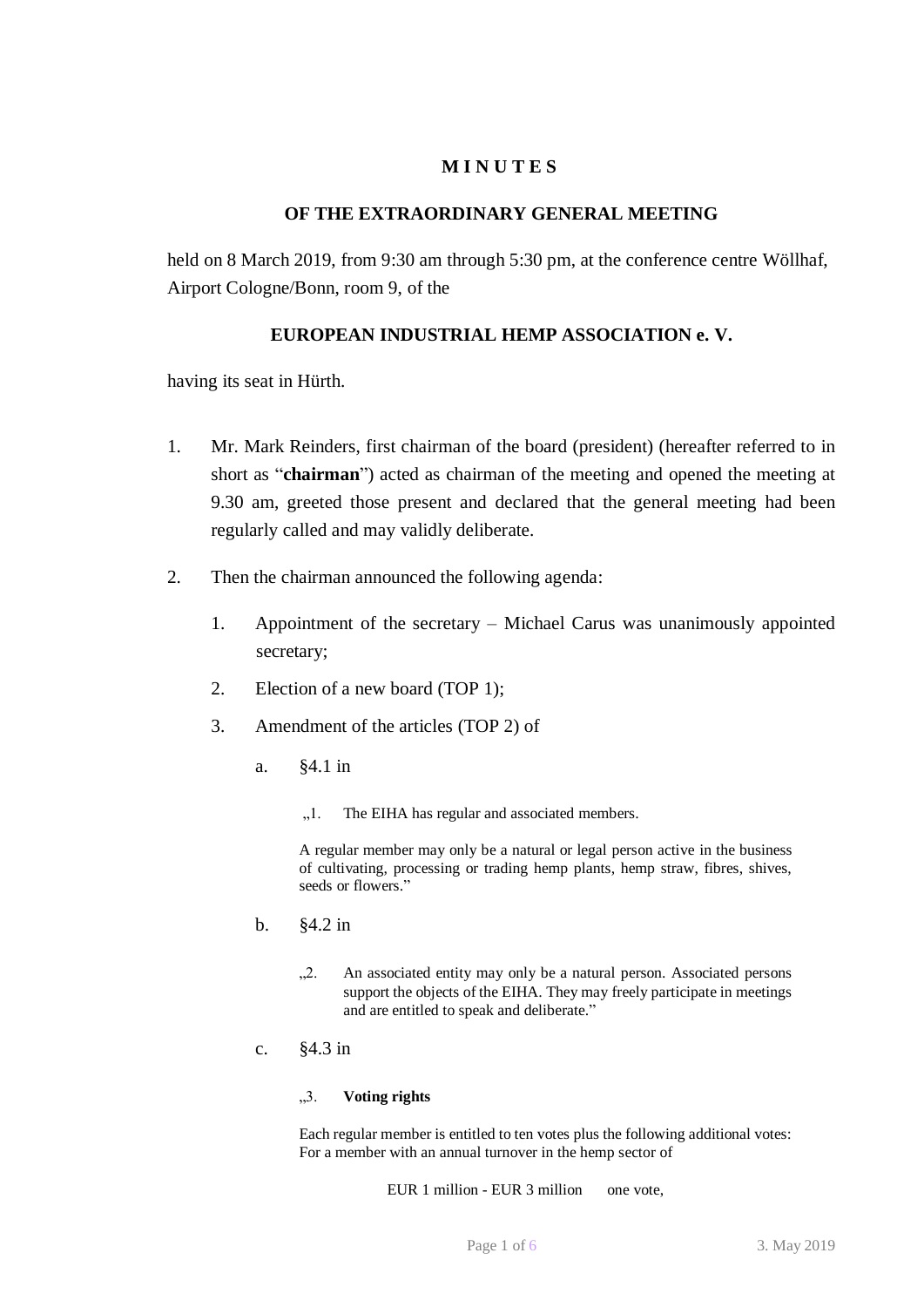| EUR 3 million - EUR 6 million   | two votes.     |
|---------------------------------|----------------|
| EUR 6 million - EUR 10 million  | three votes.   |
| EUR 10 million - EUR 20 million | four votes and |
| More than EUR 20 million        | five votes.    |

The member's annual turnover as per the last financial report before the respective meeting shall be determining. Each associated member is entitled to one vote each. Members established or residing outside Europe are not entitled to vote on decisions concerning European issues and queries."

- d. §4.5 in
	- ".5. Membership should be applied for in writing to the association's board. The board shall decide on the application. No member should be admitted who may be excluded according to the provisions of the articles unless the board decides otherwise by a two-third majority."
- e. §4.7 in
	- "7. If there are grave reasons, the board may decide to exclude a certain member of the board. A member may be excluded for violating the articles and the association's interests, violating resolutions and provisions of the association, damaging the association's reputation or failing to pay membership fees for more than six months. A grave reason is considered in particular if a member is or becomes an affiliate company of a regular member of the association within the meaning of §15 of the German Stock Corporation Act unless the board decides otherwise by a two-third majority."
- f. §5 in

"The EIHA is financed by membership fees and donations. Each member shall pay a membership fee. The annual membership fee shall be determined by the general meeting."

g. §8.3 in

"The chairman and the two vice chairmen of the board and the remaining board shall be elected by the general meeting for a duration of two years. The dismissal of single or all board members requires a two-third majority of votes. A board member may be reelected. Board membership shall become effective directly after the election has been accepted.

The board members shall be elected individually provided the general meeting has not decided on another voting procedure. In particular, an overall vote (also referred to as block voting) may be resolved for all or part of the board members.

- h. §9.2 is cancelled; accordingly §9.3 now becomes §9.2 and §9.4 §9.3.
- i. §10 Cash audit in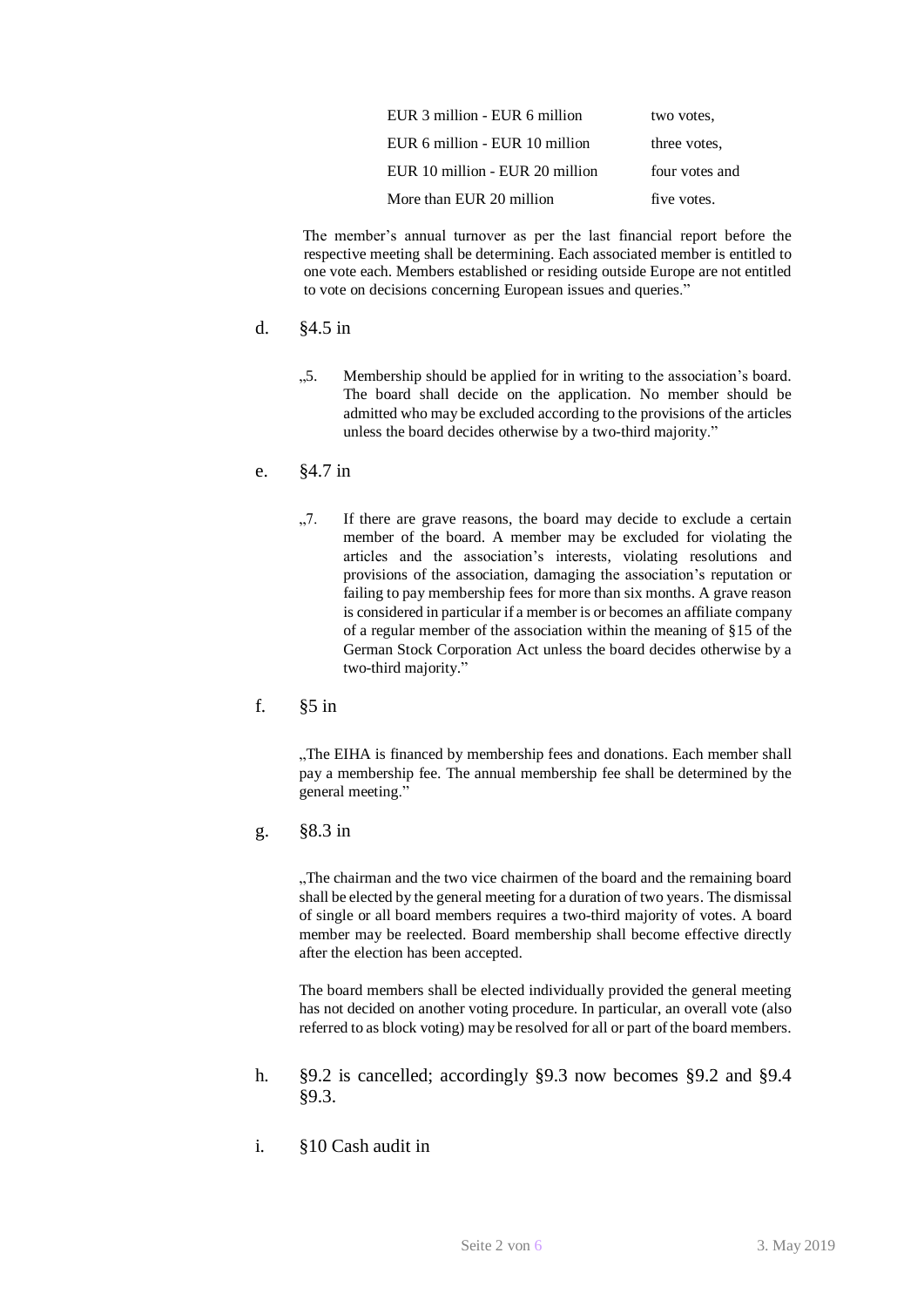"The association's accounts are scrutinized annually by a cash auditor to be appointed by the general meeting. He/she shall submit the respective balance sheets no later than nine months after the end of the fiscal year and submit a written report at the next general meeting."

j. §13 Minutes in

"Minutes are to be drawn up of all official meetings of the association's organs. These minutes shall be made available to all members and submitted to the head office for redistribution within two months of the meeting."

### 4. Miscellaneous

There were no objections to this agenda.

- 5. Then the agenda dealt with the next point:
	- k. TOP 1 Election of a new board

Then a new board was elected as follows:

– Mrs. Catherine Wilson, born on 5 March1968, residing in Brighton (United Kingdom),

with 195 yes-votes, 14 no-votes and 2 abstentions;

– Mr. Philippe Heusele, born on 10 July 1961, residing in Chanconin, Neufmontiers (France),

with 177 yes-votes, 1 no-vote and 33 abstentions;

– Mrs. Rachele Invernizzi, born on 8 July 1967, residing in Crispiano (Italy),

with 187 yes-votes, 12 no-votes and 12 abstentions.

– Mr. Boris Baňas, born on 4 February 1975, residing in 02601 Dolný Kubín (Slovak Republic),

with 210 yes-votes, 0 no-votes and 1 abstention.

The candidates elected accepted the vote. Bernd Frank, Daniel Kruse and Mark Reinders shall remain members of the board. Sylvestre Bertucelli, John Hobson and Olivier Joreau resigned from the board.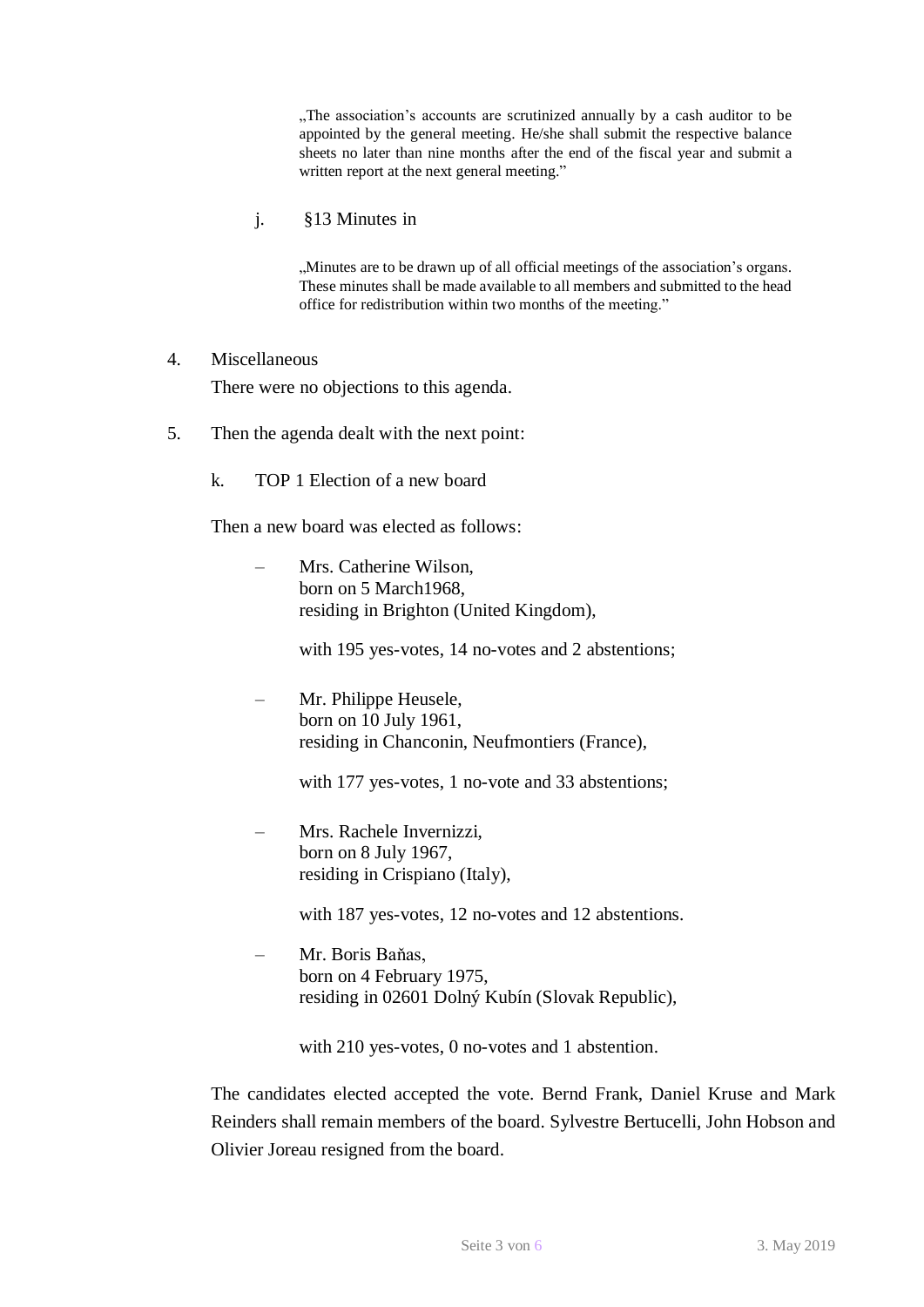Without opposing candidates, Mark Reinders was elected unanimously and without any abstentions first chairman (president); without opposing candidates, Philippe Heusele was elected second chairman with 189 yes-votes and 22 abstentions; without opposing candidates, Bernd Frank was elected unanimously and without abstentions third chairman (treasurer); all three accepted the vote.

b) TOP 2 Amendment of the articles

Then the amendment of the articles, proposed in the summons under TOP 3.a through 3.j was resolved

with 211 yes-votes, 0 no-votes and 0 abstentions.

TOP 3 – Miscellaneous

- Discussion and strong support for equal treatment and representation of all areas of hemp utilisation (agriculture, whole plants, fibres, shives, seeds and CBD) by the association.
- Close cooperation with hemp associations in the US and Canada is to be pursued.
- The new managing director Lorenza Romanese presented her lobbying in Brussels on CBD and the CAP reform.
- Special arrangements for membership of farmers, universities and start-ups were discussed; the board should elaborate viable proposals.
- Regular members should be involved in the discussions via e-mail interest groups.
- Comprehensive information and discussions on Novel-Food & CBD-strategy.
- The extraordinary general meeting voted on increasing the EIHA's annual budget to 179.000 EUR.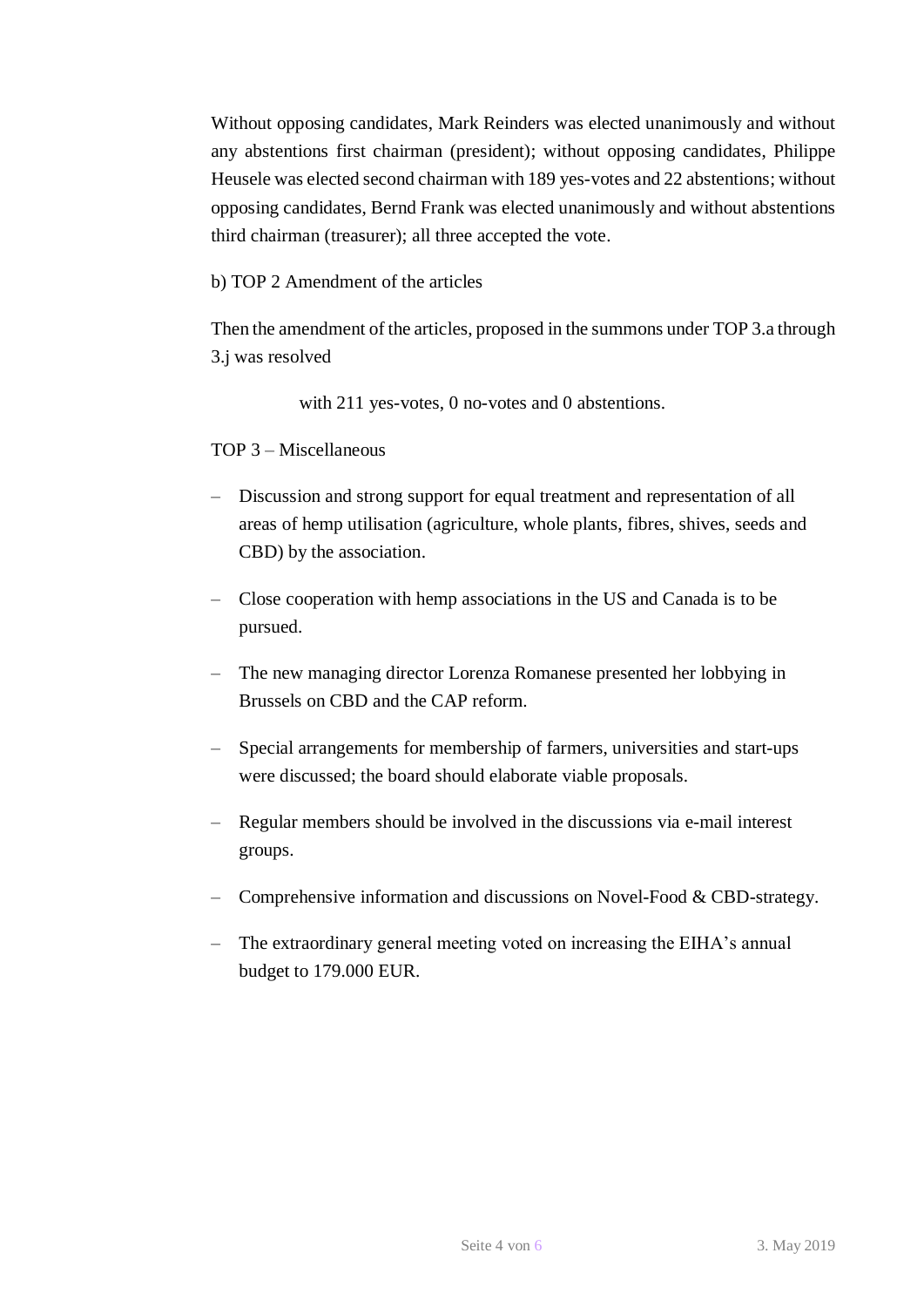| Proposal voted on 8th of March 2019 in the GM                                                          | Proposal   | <b>Estimated no.</b> |                 |
|--------------------------------------------------------------------------------------------------------|------------|----------------------|-----------------|
|                                                                                                        | <b>Fee</b> | <b>Members</b>       | <b>Revenues</b> |
| Associate members: 350 €/year & 1 Vote                                                                 | 350€       | 100                  | 35.000€         |
| Regular members: 2500 €/year & 10 votes                                                                |            |                      |                 |
| plus depending on turnover in the hemp part of the business:                                           |            |                      |                 |
| <1 Million $\epsilon$ per year $\geq$ + 0 $\epsilon$ /year = 2,500 $\epsilon$ /year = 10 votes         | 2.500€     | 40                   | 100.000€        |
| $1-3$ Million $\epsilon$ per year $\geq$ + 1,500 $\epsilon$ /year = 4,000 $\epsilon$ /year = 11 votes  | 4.000€     |                      | 4.000€          |
| $3-6$ Million $\epsilon$ per year $\geq$ + 3,000 $\epsilon$ /year = 5,500 $\epsilon$ /year = 12 votes  | 5.500€     | 6                    | 33.000€         |
| 6 – 10 Million € per year $\ge$ + 4,500 €/year = 7,000 €/year = 13 votes                               | 7.000€     |                      | 7.000€          |
| 10 - 20 Million $\epsilon$ per year $\ge$ + 6,000 $\epsilon$ /year = 8,500 $\epsilon$ /year = 14 votes | 8.500€     | $\sim$               | $\sim 10$       |
| > 20 Million $\epsilon$ per year $\ge$ + 7,500 $\epsilon$ /year = 10,000 $\epsilon$ /year = 15 votes   | 10.000€    | $\sim$               | - 6             |
|                                                                                                        |            | 148                  | 179.000€        |

The vote was carried unanimously with 211 votes.

Daniel Kruse put the following point to the vote: "In case an EIHA member is prosecuted for, i.a. administrative fees, a penalty or other, would you agree that the EIHA "joins a class action suit" to support the member (idea of Mr. Piper, Esq.)?"

Result: 33 no-votes, 53 abstentions, 125 yes-votes. Thus the majority voted in favour.

Then general association matters were discussed but none was put to a formal vote.

**Novel Food VO**: Would you agree to initiate a NF-registration in the EIHA's name parallel to lobbying efforts in Brussels? A large majority of the members agreed but there was no regular vote.

Daniel Kruse presented the costs to be expected: e.g. Intertek EUR 700.000 – 1.000.000.000; other service providers approximately EUR 250.000 – 350.000.

The HempConsult survey revealed:

- a. Processing fee: approximately EUR 60.000 80.000
- b. Toxicology studies: EUR 150.000 250.000

The EIHA will draw up a proposal and concept in the second quarter of 2019.

## **Lorenza Romanese:**

Proposes a monthly newsletter to improve communications.

Furthermore: Redesigning the EIHA-website; Lorenza shall present a proposal to be submitted to the board.

Press releases, call for action by members: Distribution of press releases among their national media contacts. Hanka offered to assist with the communications strategy.